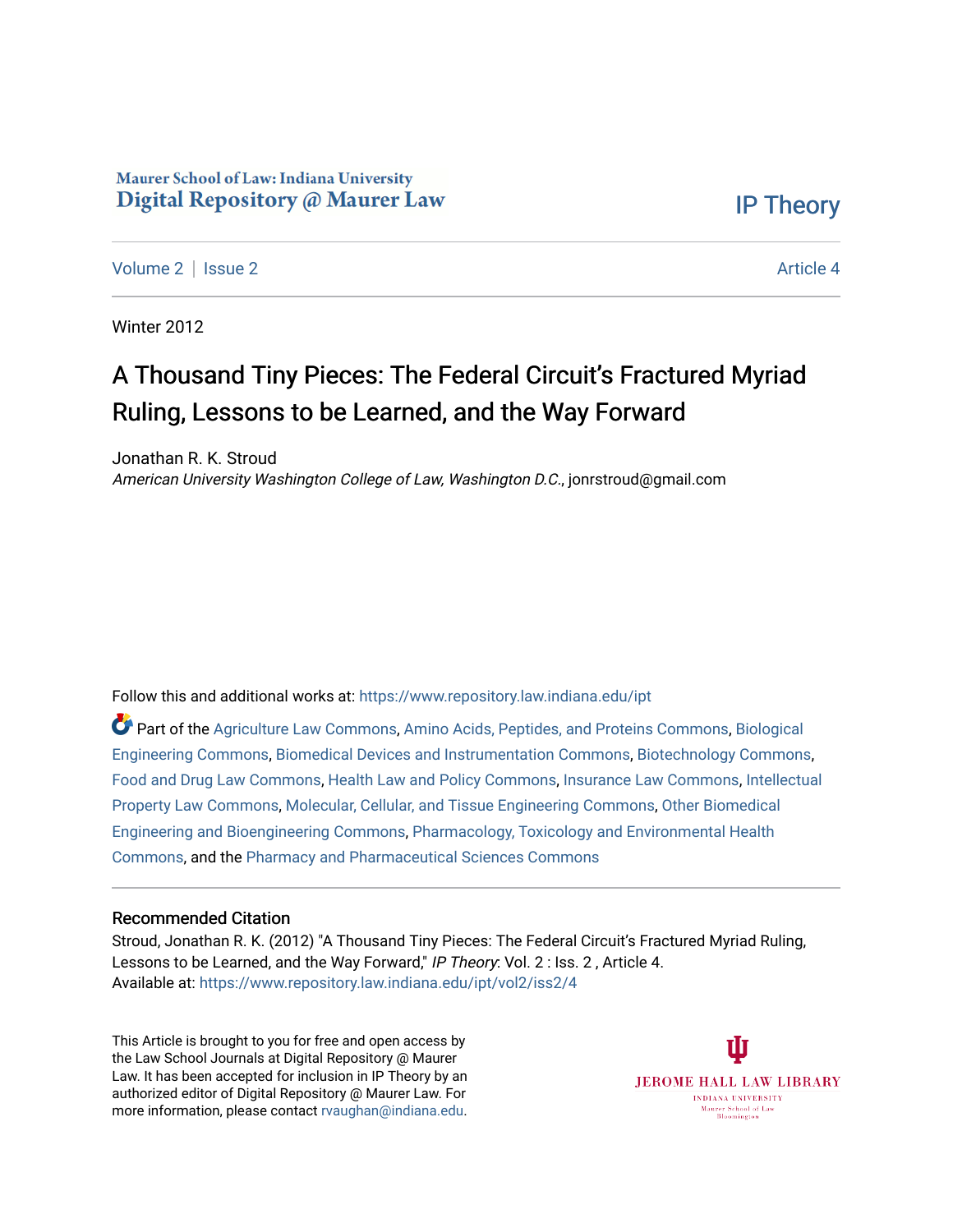

## A Thousand Tiny Pieces: The Federal Circuit's Fractured Myriad Ruling, Lessons to be Learned, and the Way Forward

Jonathan Stroud\*

## **I. Introduction**

On July 29, 2011, the Court of Appeals for the Federal Circuit handed down the long-awaited decision in *Association for Molecular Pathology v. U.S. Patent and Trademark Office* (*AMP v. USPTO* or *Myriad*  $I$ <sup>1</sup> upholding the patentability of claims on isolated human genes<sup>2</sup> in a

\* Summer Associate, Finnegan, Henderson, Farabow, Garrett, & Dunner LLP, 2012 (expected); Patent Examiner, United States Patent and Trademark Office, 2007–2012; J.D., American University Washington College of Law, 2013 (expected); M.A., Print Journalism, University of Southern California, 2006; B.S.E., Biomedical Engineering, Tulane University, 2004. At American University Washington College of Law, Mr. Stroud is a member of the *Moot Court Honor Society*, the Senior Symposium Editor of the *Administrative Law Review*, and the Senior Symposium Chair for the *Intellectual Property Brief*. 1. Ass'n for Molecular Pathology v. U.S. Patent & Trademark Office (*Myriad I*), 653 F.3d 1329, 99 U.S.P.Q.2d (BNA) 1398 (Fed. Cir. 2011), *cert. granted, judgment vacated, and remanded sub nom.* Ass'n for Molecular Pathology v. Myriad Genetics, Inc. (*Myriad II*), No. 11-725, 2012 WL 986819 (U.S. Mar. 26, 2012) (remanding to the Federal Circuit for further consideration in light of *Mayo Collaborative Services v. Prometheus Laboratories, Inc.*, 132 S. Ct. 1289 (2012)). 2. *Compare* James J. Mullen, III & Mary Prendergast, *Federal Circuit Decision in* Myriad Genetics *Confirms that Isolated Human DNA Molecules Are Patentable*, Morrison Foerster (Aug. 1, 2011), http://www.mofo.com/files/ Uploads/Images/110801-DNA-Molecules-Patentable.pdf (highlighting the case as a win for diagnostic manufacturers interested in isolated human genome testing), *with* Recent Case, *Federal Circuit Invalidates Diagnostic Method Claims as Drawn to "Abstract Mental Processes."—*Association for Molecular Pathology v. U.S. Patent & Trademark Office, *653 F.3d 1329 (Fed. Cir. 2011)*, 125 Harv. L. Rev. 658, 658 (2011) (arguing the case erroneously invalidated all diagnostic "method patents" under an unadvisable "abstract mental processes" standard), *and* Courtenay Brinckerhoff, *Federal Circuit Issues Mixed Decision on Myriad Claims*, PharmaPatents (July 30, 2011), http://www. pharmapatentsblog.com/federal-circuit-decisions/federal-circuit-decides-myriad-oks-isolated-dna-claims/ (calling the Federal Circuit's *Myriad I* ruling a "mixed decision" and saying that "there is much to be analyzed before the full impact of this decision—and the contours of the holdings—will be understood"). *See also* Seth R. Ogden, Note, *The Federal Circuit's Decision in Myriad: Isolated DNA Molecules Are Patentable Subject Matter*, 61 Am. U. L. Rev. 443 (2011) *and* Lisa Larrimore Ouellette, *What are the Sources of Patent Inflation*, 121 Yale L.J. Online 347, 354 n.40 (2011) (citing Jonathan Stroud, *A Myriad of Reasons: The Federal Circuit Soundly Rejects the Government's "Magic Microscope" Test and Upholds Patentability for Isolated Human Gene Patents*, Intell. Prop. Brief (Aug. 24, 2011, 4:30 PM), http://www.ipbrief.net/2011/08/24/gues-post-a-myriad-of-reasons-the-federal-circuit-soundly-rejects-thegovernment's-"magic-microscope"-test-and-upholds-patentability-for-isolated-human-gene-patents)(finding the Federal Circuit's ruling in Myriad I soundly upheld gene isolation patents)).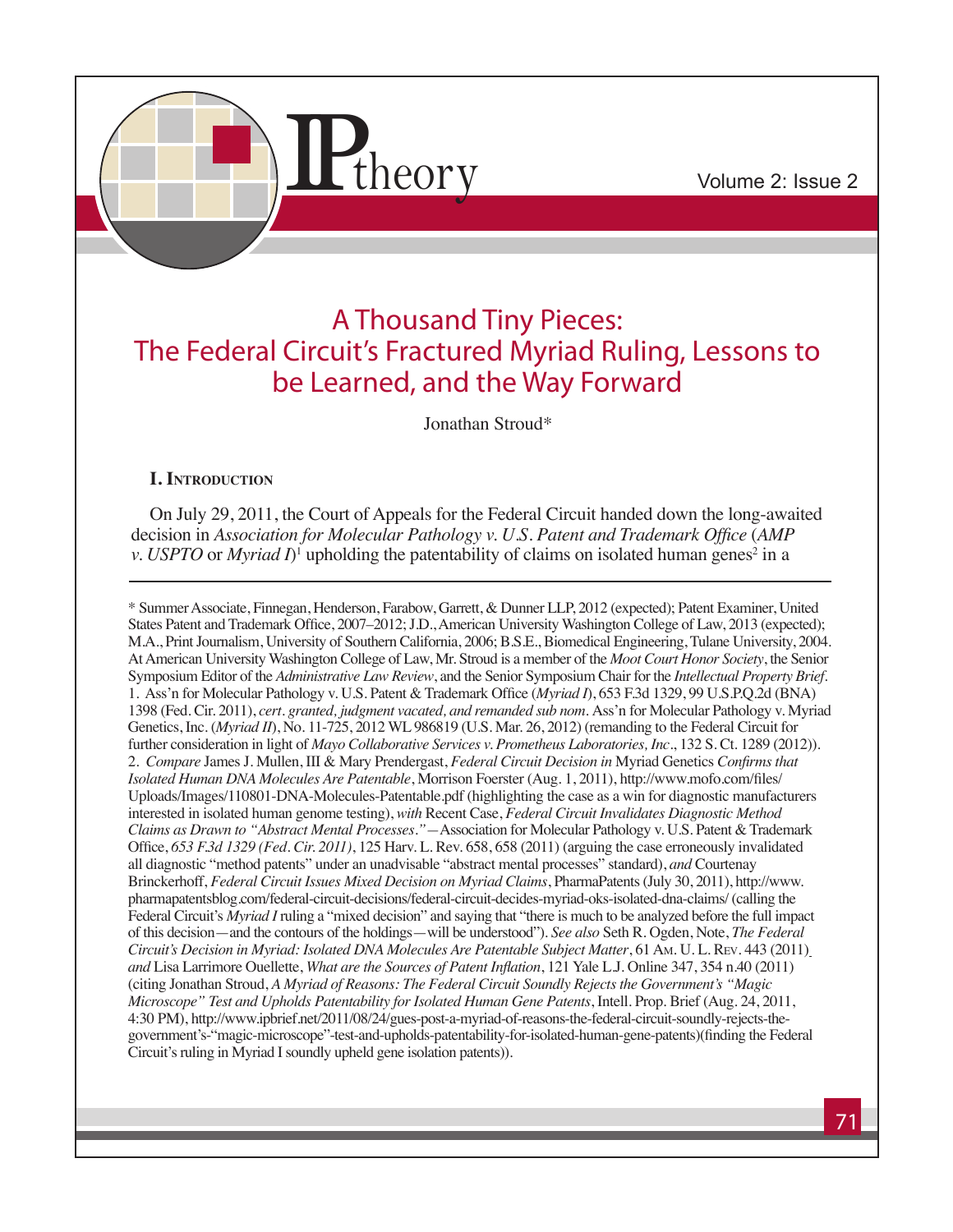2–1 decision that has provoked a petition to rehear the case en banc,<sup>3</sup> which was denied.<sup>4</sup> Subsequently, a Supreme Court petition for certiorari was filed,<sup>5</sup> which the high court recently granted, vacated, and remanded (GVRed) in *Association for Molecular Pathology v. Myriad Genetics* (*Myriad II*)<sup>6</sup> in light of their recent decision in *Mayo Collaborative Services v. Prometheus Laboratories, Inc. (Prometheus).*<sup>7</sup>

After the Federal Circuit's initial decision, the genomic testing startup companies breathed a collective (if temporary) sigh of relief. That is, until the Supreme Court issued its recent GVR, thus recreating the original uncertainty surrounding gene patents. The case is the latest chapter in the *AMP v. USPTO* saga, which has thrown the biotech world into turmoil over contentious genetic testing and threatened the future of personalized medicine in America. The Federal Circuit was right to rule definitively, and it is unfortunate that the dissenting judge divided the opinion and created uncertainty. The Supreme Court compounded that uncertainty when they chose to GVR the case and again create a swirl of confusion where clarity is sorely needed.

In the wake of the Supreme Court's recent unanimous invalidation of a diagnostic testing patent in *Prometheus* as unpatentable subject matter,<sup>8</sup> however, commentators have suggested that the Federal Circuit may reverse the panel decision in light of the Supreme Court's unanimous precedent.<sup>9</sup> *Prometheus* indicates that obvious subject matter, coupled with what the Court believes are laws of nature, is not patentable under § 101. Thus, the

<sup>3.</sup> Petition for Rehearing En Banc, Ass'n for Molecular Pathology v. U.S. Patent and Trademark Office, No. 2010-1406 (Fed. Cir. Aug. 31, 2011).

<sup>4.</sup> Denial of Petition for Rehearing En Banc, Ass'n for Molecular Pathology v. U.S. Patent and Trademark Office, No. 2010-1406 (Fed. Cir. Sept. 13, 2011).

<sup>5.</sup> *See* Kevin E. Noonan, *AMP v. USPTO: Oral Argument at the Federal Circuit*, Patent Docs (Apr. 7, 2011, 12:00 PM), http://www.patentdocs.org/2011/04/amp-v-uspto-oral-argument-at-the-federal-circuit.html ("[The Myriad I case] is likely to be subject to *en banc* review, a petition for *certiorari* to the Supreme Court, or both. The case is far from over.").

<sup>6.</sup> *See Myriad II*, 2012 WL 986819: "The petition for a writ of certiorari is granted. The judgment is vacated, and the case is remanded to the United States Court of Appeals for the Federal Circuit for further consideration in light of *Mayo Collaborative Services v. Prometheus Laboratories, Inc.*, 556 U.S. \_\_\_ (2012)."

<sup>7.</sup> Mayo Collaborative Servs. v. Prometheus Labs., Inc., No. 10–1150 (Mar. 20, 2012) (slip op.), *available at*  http://www.supremecourt.gov/opinions/11pdf/10-1150.pdf.

<sup>8.</sup> *Id.* at \*8 (asking "do the patent claims add *enough* to their statements of the correlations to allow the processes they describe to qualify as patent-eligible processes that *apply* natural laws?" and stating "We believe that answer is no." (emphasis in original)).

<sup>9.</sup> Dennis Crouch, Mayo v. Prometheus*: Natural Process + Known Elements = Normally No Patent*, Patently-O.com (May 20, 2012), http://www.patentlyo.com/patent/2012/03/mayo-v-prometheus-naturalprocess-known-elements-normally-no-patent.html:

Following *Mayo*, the court could logically find that the information in the DNA represents a law of nature, that the DNA itself is a natural phenomenon, that the isolation of the DNA simply employs an isolation process already well known and expected at the time of the invention, and ultimately that the isolated DNA is unpatentable because it effectively claims a law of nature or natural phenomenon.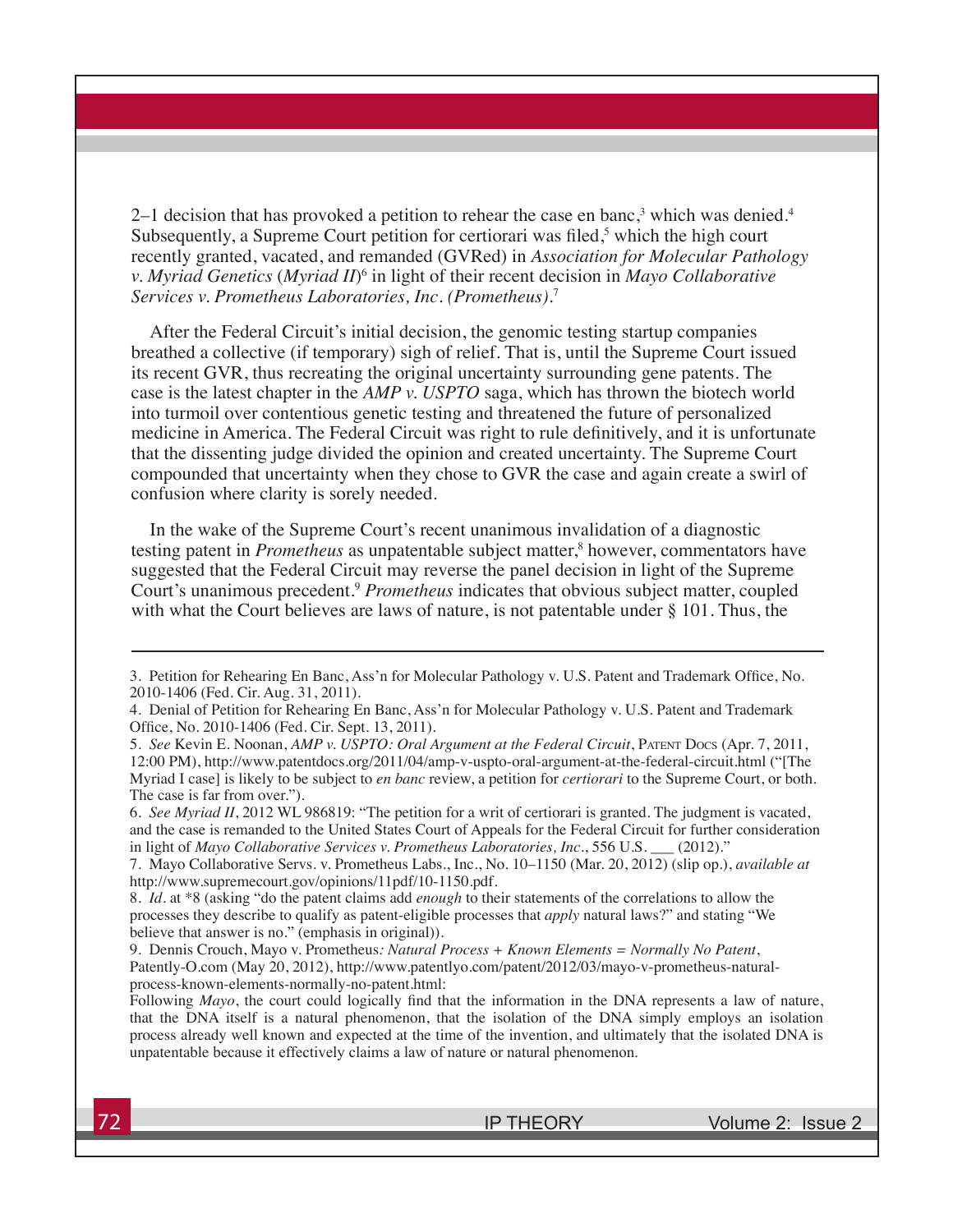possibly obvious isolation of human genes could be held invalid, as isolation techniques have existed for some time.

Part II of this Article will give a brief synopsis of the procedural and historical background of the case and will discuss the importance of the patent claims to the genetic diagnostics industry and personalized medicine in general. Part III will analyze the Federal Circuit's divided opinion; Part IV will discuss *Prometheus*. Part V will attempt to draw inferences about the possibilities surrounding *Myriad II*. Part VI will conclude on a hopeful note.

#### **II. Background**

The Patent and Trademark Clause of the U.S. Constitution grants the federal government the ability to grant patent rights, $10$  and those laws have been codified for nearly as long as there has been a United States of America.<sup>11</sup> The statutory subject matter requirement is set forth in 35 U.S.C. § 101, and reads "Whoever invents or discovers any new and useful process, machine, manufacture, or composition of matter, or any new and useful improvement thereof, may obtain a patent therefor, subject to the conditions and requirements of this title."<sup>12</sup> The Courts have usually interpreted the clause broadly, subject to a few judicially created exemptions.<sup>13</sup>

#### *A. Procedural Background*

Since the Supreme Court ruled in 1980 in *Diamond v. Chakrabarty* that bioengineered living organisms are patentable subject matter,<sup>14</sup> the USPTO has generally held that isolated human genes—segments of human genes that have been excised, with non-important parts spliced out, and then isolated in the laboratory—are patentable,<sup>15</sup> to the tune of thousands of issued patents over the years.16 However, the lower district court in *AMP v. USPTO* invalidated patent claims to two controversial isolated genes, the BRCA 1 and 2 genes, which have been linked to a higher risk of female patients developing breast cancer.

<sup>10. &</sup>quot;To promote the Progress of Science and useful Arts, by securing for limited Times to Authors and Inventors the exclusive Right to their respective Writings and Discoveries." U.S. Const. art. I, § 8, cl. 8. 11. *See* United States Patent Act, 35 U.S.C. §§ 100–105 (2006) (granting statutory authority to issue 20-year patents).

<sup>12.</sup> *Id.* § 101.

<sup>13.</sup> *See* Ass'n for Molecular Pathology v. U.S. Patent and Trademark Office (*Myriad I*), 653 F.3d 1329, 1348 (Fed. Cir. 2011) (discussing the "broad, [but] not unlimited" nature of § 101).

<sup>14. 447</sup> U.S. 303, 310 (1980) (stating that the ability of man resulted in bacteria with "markedly different characteristics" and the "potential for significant utility").

<sup>15.</sup> *See, e.g.*, 66 Fed. Reg. 1092, 1093 (Jan. 5, 2001) (formally stating said longstanding policy).

<sup>16.</sup> *See Myriad I*, 653 F.3d at 1355 ("It is estimated that the PTO has issued 2,645 patents claiming 'isolated DNA' over the past twenty-nine years, and that by 2005, had granted 40,000 DNA-related patents covering, in non-native form, twenty percent of the genes in the human genome."(internal citations omitted)); *id.* at 1367 (Moore, J., concurring) ("[T]here are now thousands of patents with claims to isolated DNA, and some unknown (but certainly large) number of patents to purified natural products or fragments thereof.").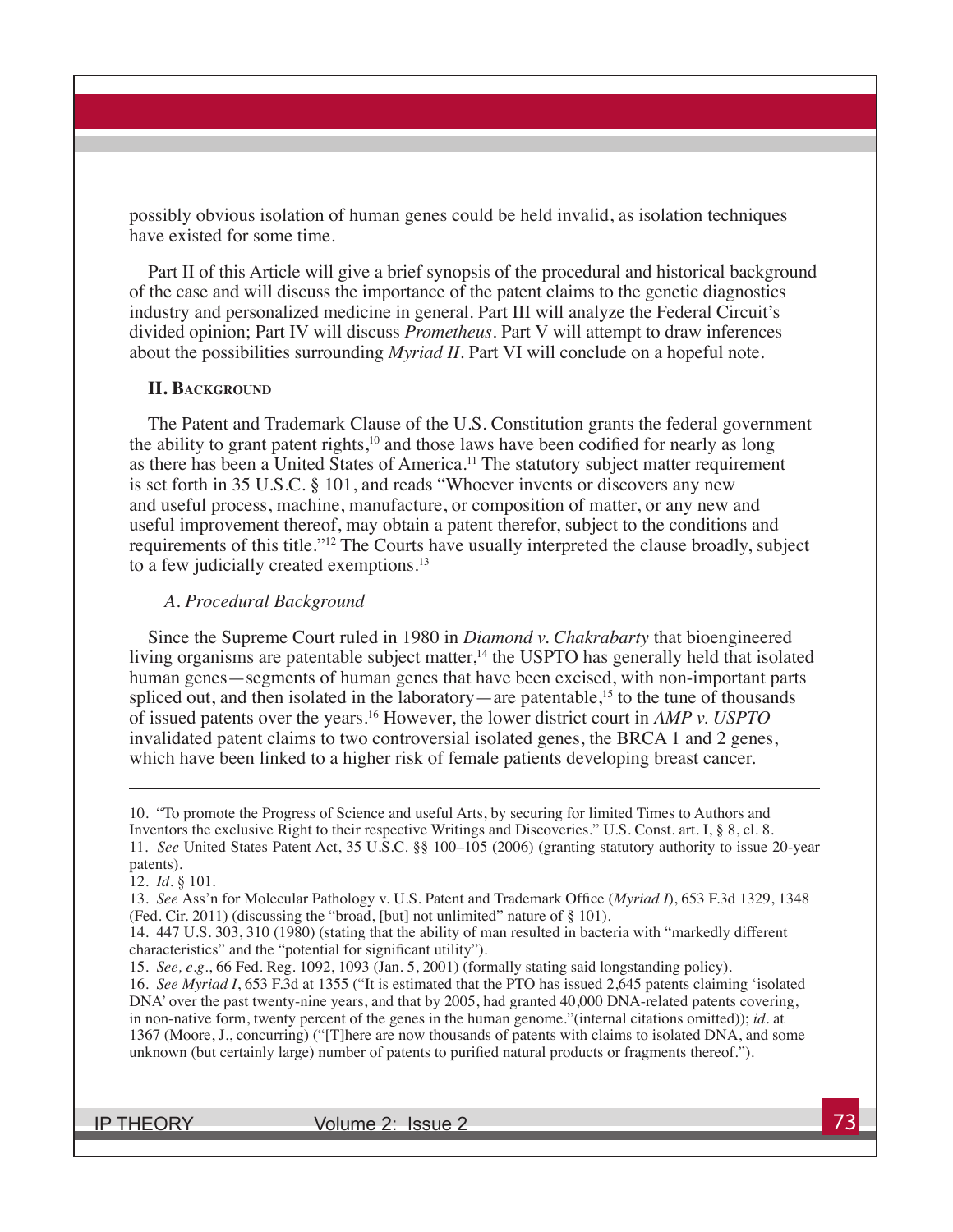The case was a surprise to many<sup>17</sup> and threw the market for many start-up biotech companies into disarray, as a judicial cloud settled over their isolated gene patents.18 Complicating matters further, the Justice Department and the U.S. Solicitor General took an interest in the case, and although the Solicitor General of the USPTO generally argues cases in front of the Federal Circuit on behalf of the government, instead the Justice Department unprecedentedly stepped in with a largely contrary position from the one the USPTO had long held.<sup>19</sup>

#### *B. Personalized Medicine, Diagnostic Companies, and You*

Personalized Medicine is the use of an individual's characteristics, in particular, their genetic information, to target medicines to the individual rather than administer traditional drugs in the same form and dose to all patients, in a one-size-fits-all model.<sup>20</sup> It has been heralded by the heads of the FDA and the NIH as the future of medicine, $^{21}$  and involves packaging genetic diagnostic testing and targeted medicines together, such as the recently FDA-approved cancer treatments crizotinib, and its genetic associated test.<sup>22</sup>

19. *See* Jonathan Stroud, *Myriad Madness—How the Department of Justice is Working Counter to U.S. Interests,* Intell. Prop. Brief (Feb. 22, 2011, 7:00 AM), http://www.ipbrief.net/2011/02/22/myriad-madness- %E2%80%93-how-the-department-of-justice-is-working-counter-to-u-s-interests/ ("This highly unusual request by the Justice Department—preempting the Department of Commerce's usual role in appellate-level arguments for all patent cases—only highlights the deep divisions between the two agency's positions."). The Federal Circuit referred to the infighting obliquely:

Although the PTO did not "sign" the brief and we are left to guess about the status of any possible continuing inter-agency disagreements about the issue, the Department of Justice speaks for the Executive Branch, and the PTO is part of the Executive Branch, so it is fair to assume that the Executive Branch has modified its position from the one taken by the PTO in its 2001 guidelines and, informally, before that.

*Myriad I*, 653 F.3d at 1380–81 (majority opinion).

20. *See generally* Frances S. Collins, *The Language of Life: DNA and the Revolution in Personalized Medicine* (2010) (discussing the future of genetics and the biotech industry).

21. *See* Margaret A. Hamburg & Francis S. Collins, *The Path to Personalized Medicine*, 363 New Eng. J. Med. 301, 301–04 (2010) (calling for greater collaboration between the Food and Drug Administrative (FDA) and the National Institute of Health (NIH)) *Cf*. Jonathan Stroud, Comment, *The Illusion of Interchangability: The Benefits and Dangers of Guidance-Plus Rulemaking in the FDA's Biosimilar Approval Process*, 63 Admin. L. Rev. 599, 606, 637 (2011) (discussing the recent statutory solution of an abbreviated pathway for biosimilars, and suggesting the pathway will save biologics makers millions of dollars in the approval process via "price competition" and "reduced approval costs").

22. Molly Peterson, *Pfizer Wins U.S. Approval for Lung Cancer Drug Seen as Filling Lipitor Gap*, Bloomberg News (Aug. 27, 2011), http://www.bloomberg.com/news/2011-08-26/pfizer-wins-u-s-approval-for-tumor-fighting-medicineto-treat-lung-cancer.html (reporting that Pfizer won approval of the drug, which is targeted to a specific form of lung cancer caused by a gene defect, along with the related genetic test approved by Abbott Labs); *see also Abbott Says FDA Clears Leukemia Genetic Test*, Yahoo! News (Aug. 22, 2011), http://news.yahoo.com/abbott-says-fda-clearsleukemia-genetic-test-154708318.html (citing approval of a similar genetic test for leukemia).

<sup>17.</sup> *See, e.g.*, Robert Carlson, *Surprise District Court Ruling Invalidates Myriad Genetics' BRCA Patents, But Appeal Is Pending,* Biotech. Healthcare (Summer 2010), at 8–9, *available at* http://www.ncbi.nlm.nih.gov/pmc/articles/ PMC2899793/.

<sup>18.</sup> *Id.* (saying that members of the bar were "surprised" and "dismayed" and that it was "contrary to ... Federal Circuit precedent").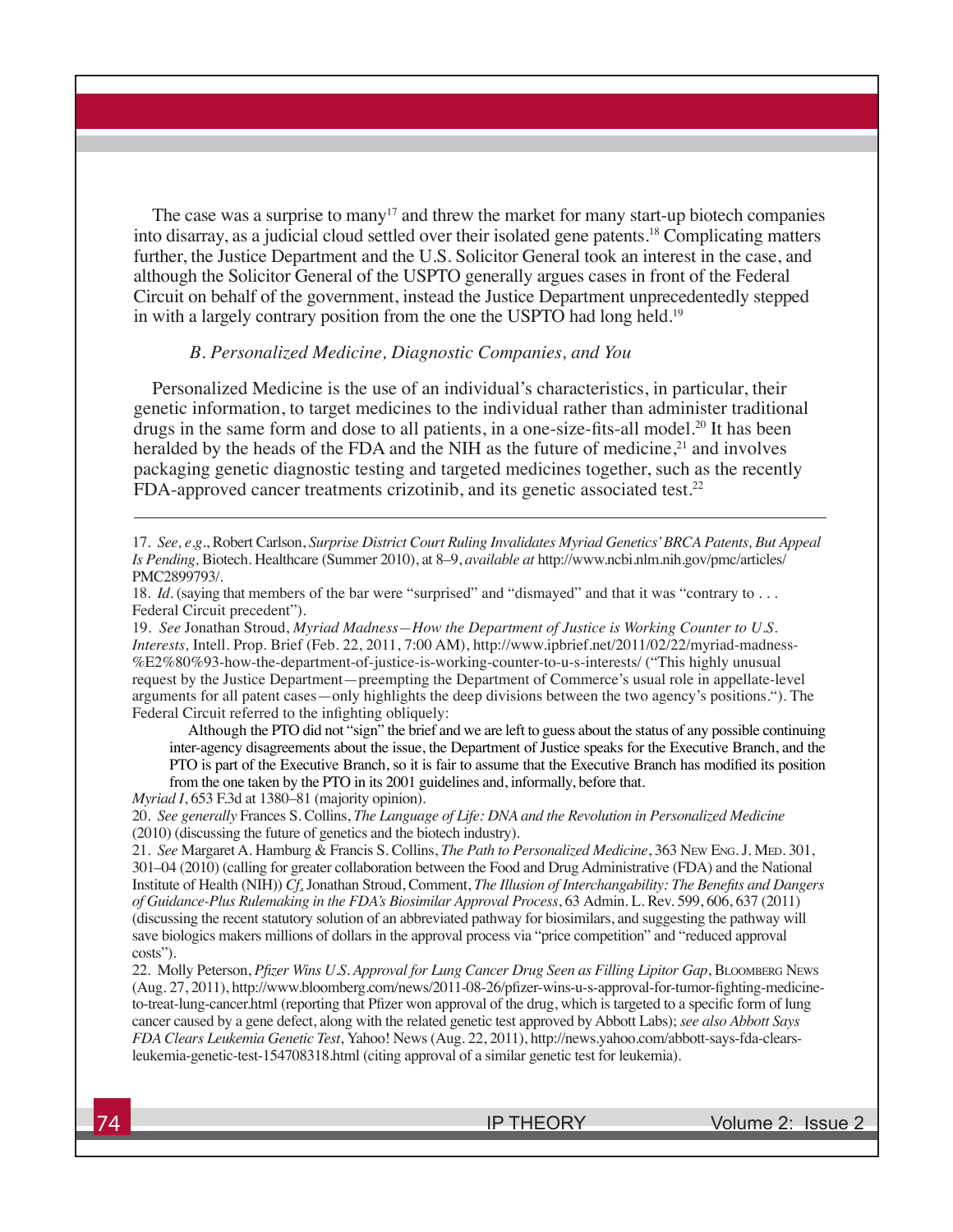In 2004, the Food and Drug Administration (FDA) approved a similar drug called erlotinib as a second-line defense for a subset of lung cancer patients.23 In various clinical tests, the drug has produced uneven—but dramatic—results. Some patients had 30% shrinkage of their tumors; others had an amazing 99% shrinkage, nearly curing them entirely;  $24$  and some had almost no shrinkage at all.<sup>25</sup> This had some calling it a miracle drug,<sup>26</sup> while others questioned the wisdom of approving a costly drug treatment that conveyed to many the false hope of a dramatic cure.27 Nonetheless, the U.S. manufacturer Genentech has encouraged clinical research, and recent results have shown that clinicians can identify smaller and smaller subsets of lung cancer patients who will benefit through genetic testing.<sup>28</sup>

Recently, the National Comprehensive Cancer Network and the American Society of Clinical Oncology (ASCO) recommended lung cancer patients be screened for a specific genetic mutation—EGFR—to identify patients most likely to benefit from the drug.<sup>29</sup> By combining the expensive drug with the genetic test, researchers believe patient outcomes can be improved,<sup>30</sup> while others who might respond poorly to the medication can be

23. *Tarceva*® *Erlotinib Tablets*, Genentech, http://www.gene.com/gene/products/information/oncology/ tarceva/ (last visited Mar. 19, 2012) ("Tarceva® (erlotinib) is a small molecule human epidermal growth factor type 1/epidermal growth factor receptor (HER1/EGFR) inhibitor which demonstrated, in a Phase III clinical trial, an increased survival in advanced non-small cell lung cancer (NSCLC) patients.").

24. Howard Hughes Med. Inst., Genetic Accomplice Helps Some Lung Tumors Evade Treatment (Mar. 23, 2011), *available at* http://www.hhmi.org/news/pdf/sawyers20110323.pdf ("Within weeks, [erlotinib] can shrink tumors with a particular mutation to near vanishing. But the drug does not work equally well in all patients. For others with the same mutation, the results can be disappointing. Tumors may only shrink by 30 percent."). 25. Heidi Ledford, *Mutations Block Lung-Cancer Treatment*, Nature (Mar. 23, 2011), http://www.nature.com/ news/2011/110323/full/news.2011.178.html ("These drugs help most patients: about three quarters of those with EGFR-activating mutations respond well to gefitinib [a related EGFR-inhibitor], for example. But the rest respond poorly, if at all, and no one knows why.").

26. *Id.* ("For some patients with lung cancer, the drug erlotinib is a near miracle."); *see also Some of Our Survivors Call It the "Miracle Drug*,*"* Bonnie J. Addario Lung Cancer Found., http://www. lungcancerfoundation.org/2009/03/19/some-of-our-survivers-call-it-the-%E2%80%9Cmiracledrug%E2%80%9D/ (last visited Mar. 19, 2012).

27. Goran Mijuk & Sten Stovall, *Roche's UK Drug Appeal Failure Underscores Problems*, Dow Jones Deutschland (June 29, 2011), http://www.dowjones.de/site/2011/06/roches-uk-drug-appeal-failure-underscoresproblems.html (discussing the manufacturer's "increasing problems with government bodies that view its medicines as too expensive" and pegging the cost of treatment at "between \$30,000 to \$60,000 per year"). 28. Trever G. Bivona et al., *FAS and NF-*κB *Signalling Modulate Dependence of Lung Cancers on Mutant EGFR*, 471 Nature 523, 523–26 (2011) (finding that with Tarceva "the magnitude of tumour regression is variable and transient" and that "this . . . could result from genetic modifiers that regulate the degree to which tumour cells are dependent on mutant EGFR").

29. Patrice Wendling, *Mutation Testing Guided Erlotinib Prescribing in Lung Cancer*, Internal Med. News Digital Network (July 11, 2011), http://www.internalmedicinenews.com/views/observation-unit/blog/ mutation-testing-guided-erlotinib-prescribing-in-lung-cancer/31b54c31e5.html.

30. Fred Hirsch, *The Role of Genetic Testing in the Prediction of Response to EGFR Inhibitors in NSCLC*, 28 Oncogene S1, S1–S3 (2009) (releasing clinical findings that "pretreatment detection of such markers could facilitate a more personalized and specific approach to therapy, whereby the most appropriate and efficacious treatment is selected for a specific subset of patients").

IP THEORY Volume 2: Issue 2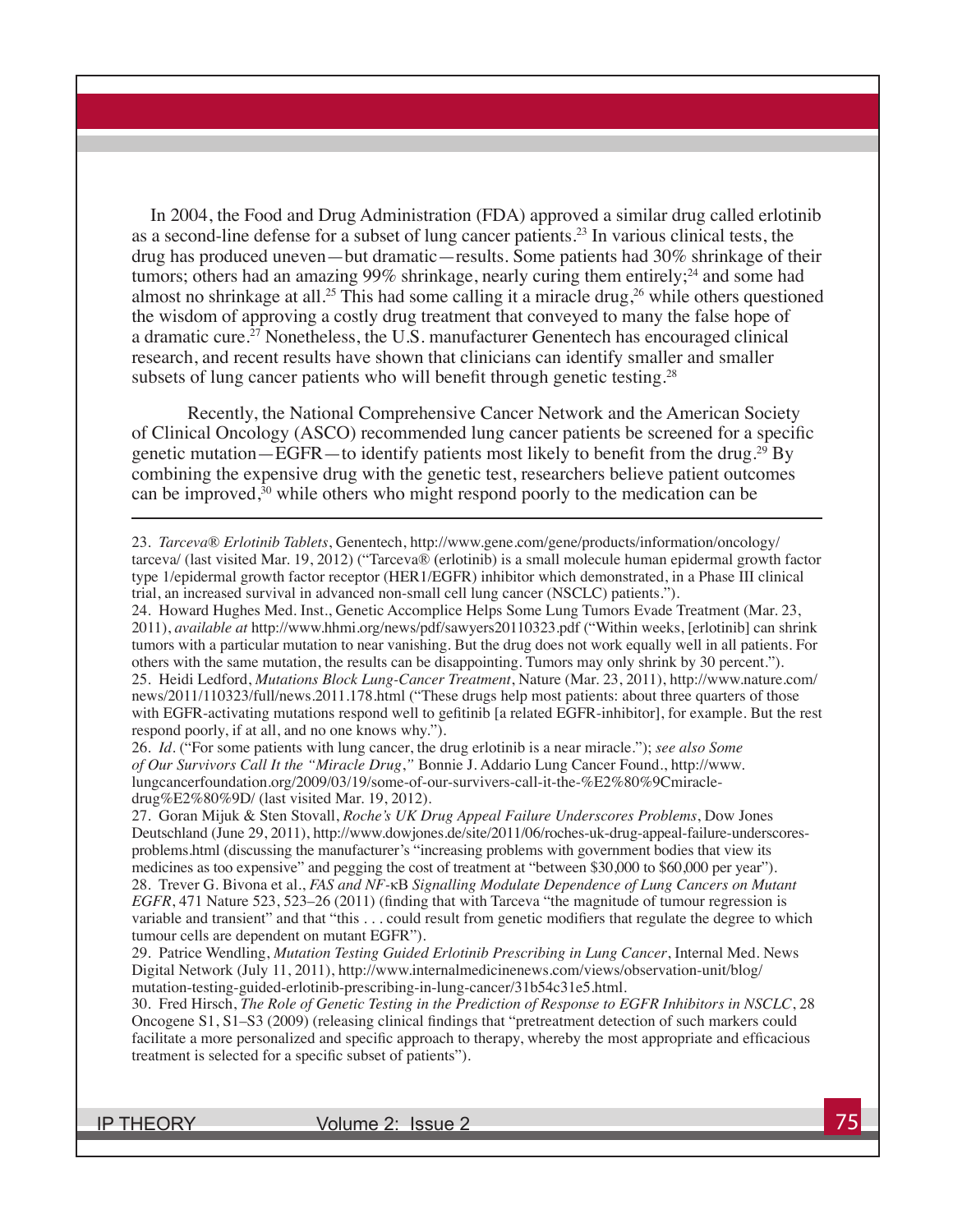screened out.<sup>31</sup> It would also justify the high cost to the small subset of users who would benefit. Yet it has taken more than five years to make even this modest suggestion that targeted testing can improve outcomes. So this and similar drugs' future effectiveness seems to be pegged to the successful implementation of a very specific genetic test. $32$ 

Indeed, the NIH recently announced it would, and now has, published a Genetic Testing Registry by early 2012, highlighting commercial genetic testing's growing importance.<sup>33</sup> However, the registry is voluntary,  $34$  and there is still a vast need for patent protection, especially in light of the FDA's confused treatment of genetic tests.

Over the past fifteen years, the FDA had begun to assert jurisdiction over laboratory diagnostic tests (LDTs) and end their long-practiced enforcement discretion.35 In July of 2010, the FDA held a public meeting announcing its intent to regulate LDTs based on the risks that they posed, and stated that guidance would follow.<sup>36</sup> Then on July 11, 2011 the FDA issued draft guidance on what they termed "in vitro companion diagnostic devices" (IVCDDs).<sup>37</sup>

In it, the FDA would require that the innovator seek FDA approval for new medical products (drugs and biologics) under either § 505 of the Federal Food, Drug, and Cosmetic Act (FDCA) (drugs)<sup>38</sup> or § 351 of the Public Health Service Act (PHSA)

<sup>31.</sup> *See id.* ("EGFR mutation testing is ready for routine clinical use and [more targeted] testing will soon be ready."); *cf.* Peggy Peck, *Tarceva Improves Survival in Subset of Patients with Refractory Non-Small Cell Lung Cancer*, MedPage Today (July 13, 2005), http://www.medpagetoday.com/Pulmonology/LungCancer/1353 ("While supporters of Tarceva . . . hailed [positive clinical trial results] as a major advance in 'personalized medicine,' the absolute numbers were less than overwhelming.").

<sup>32.</sup> *Accord* Food & Drug Admin., *Draft Guidance for Industry and Food and Drug Administration Staff: In Vitro Companion Diagnostic Devices* 5 n.2 (2011) [hereinafter Draft Guidance], *available at* http://www. fda.gov/downloads/MedicalDevices/DeviceRegulationandGuidance/GuidanceDocuments/UCM262327.pdf (using Herceptin and the associated test as another example of a treatment combination which is only useful for metastatic breast cancer and gastric cancer if the patient has the HER-2 genetic marker, which the test reveals).

<sup>33.</sup> *Genetic Testing Registry*, Nat'l Ctr. for Biotechnology Info., http://www.ncbi.nlm.nih.gov/gtr/ (last visited Jan. 20, 2012) ("Once operational, GTR will provide access to information about genetic tests for inherited and somatic genetic variations, including newer types of tests such as arrays and multiplex panels.").

<sup>34.</sup> *Id.* ("GTR information about tests primarily will be based on voluntary data submissions by test developers and manufacturers.").

<sup>35.</sup> *See, e.g.*, In Vitro Diagnostic Products For Human Use, 21 C.F.R. pt. 809 (2012); Sec'y's Advisory Comm. on Genetics, Health, and Soc'y (SACGHS), *U.S. System of Oversight of Genetic Testing: A Response to the Charge of the Secretary of Health and Human Services* (2008), http://oba.od.nih.gov/oba/SACGHS/reports/ SACGHS\_oversight\_report.pdf (recommending greater FDA oversight of laboratory diagnostic tests (LDTs) consistent with in vitro diagnostics (IVDs)).

<sup>36.</sup> FDA/CDRH Public Meeting, Oversight of Laboratory Developed Tests (LDTs) (July 19–20, 2010), *available at* http://www.fda.gov/MedicalDevices/NewsEvents/WorkshopsConferences/ucm212830.htm. 37. *Draft Guidance*, supra note 32, at 3, 7.

<sup>38.</sup> Federal Food, Drug, and Cosmetic Act, Pub. L. No. 75-717, ch. 675, § 505, 52 Stat. 1040, 1055 (codified as amended in scattered sections of 21 U.S.C.).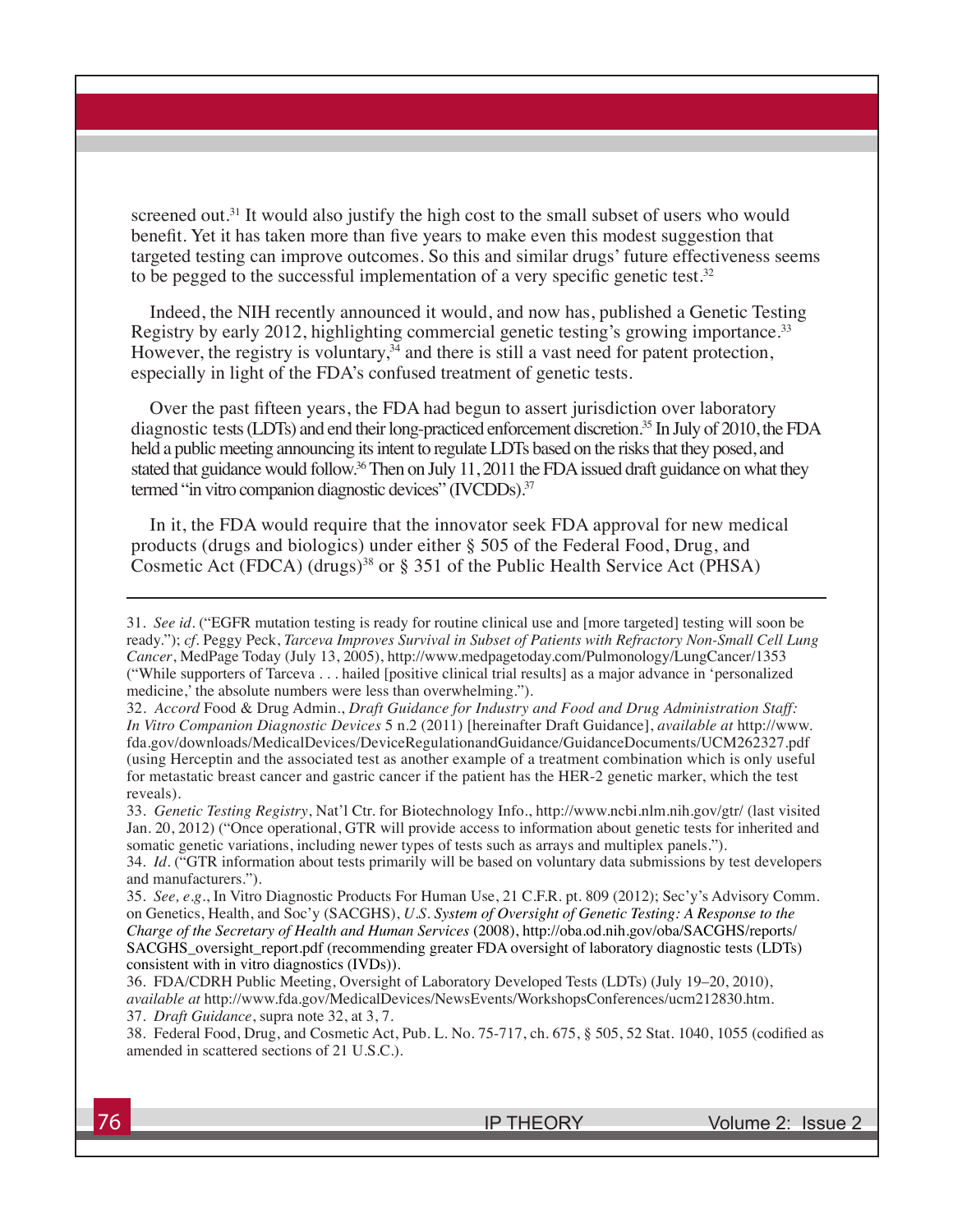(biologics),39 while the innovator must seek contemporaneous approval for the IVCDD under § 510(k) of the Medical Device Amendments<sup>40</sup> to the FDCA.<sup>41</sup> Effectively, it would assert jurisdiction over any new laboratory tests that it are "essential for the safe and effective use of a corresponding therapeutic product."42 It also seems to require FDA approval for such tests as full IVCDDs, subject to exceptions for products that threat serious or life-threatening conditions or already-approved products.<sup>43</sup>

This would ostensibly prevent drug companies from seeking approval for drugs like crizotinib or erlotinib without also approving and commercializing the much-needed test and relying instead on variable LDTs nationwide. It also serves to expand the FDA's authority over such devices and would affect drug approvals: For instance, an expensive medicine with a small targeted population could possibly fail approval as not being "effective" enough to be generally prescribed, unless it was also coupled with the test, which the FDA would, under this guidance, require. Lastly, it begins the slow transition to a regulatory framework that considers IVDs an essential part of medical treatment. There is also a companion legislative push to regulate by statute the devices under a separate pathway at the FDA.<sup>44</sup> This would lower the cost of premarket approval and allow smaller companies to get their commercialized diagnostic tests to market.

However, until the Congress or the FDA acts to streamline the approval process, currently the only readily available path to commercialization for small companies is the patent process. Companies seeking to commercialize research and development—particularly university spinouts and start-up companies—need a fast and effective way to protect their research and commercialize their genetic tests, and isolated gene patents have been the primary vehicle to do so, particularly for companies like Myriad that do not have the

44. Advocates of FDA enforcement authority over LDTs and industry representatives seeking a clear pathway to approval for more targeted medicines in the development pipeline have begun to lobby Congress to expand the regulatory authority of the FDA to include all commercially available laboratory tests of any targeted therapeutic significance. See Scott Gottlieb, *Will Regulation Thwart the Personalization of Medicine?*, HEALTH Pol'y Outlook 3 (Am. Enter. Inst. for Pub. Policy Research, Wash., D.C.), Oct. 2010, at 7, http://www.aei. org/files/2010/10/22/2010-10-No-3-g.pdf (advocating for a legislative solution to the regulatory problem). The easiest vehicle to amend the law would be the reauthorization bill of the Prescription Drug User Fee Act, a widely popular bill that is up for reauthorization in 2012. *See id.* at 7 ("The way to change LDT regulation may be the reauthorization of the Medical Device User Fee and Modernization Act next year, rather than the FDA's internal policy process. Legislation is likely to get coupled to the act that would give the FDA new authority over LDTs."). The draft legislation getting the most attention—that is under development by Senator Orrin Hatch's office—is the Better Evaluation and Treatment Through Essential Regulatory Reform for Patient Care (BETTER Patient Care) Act of 2011. Senate Legislative Council (2011) (draft legislation) (on file with author).

IP THEORY Volume 2: Issue 2

<sup>39.</sup> Public Health Service Act, Pub. L. No. 78-410, ch. 373, 58 Stat. 682 (codified as amended at 42 U.S.C. §§ 262–300jj, 351 (2006 & Supp. II 2006)).

<sup>40.</sup> Pub. L. No. 94-295, 90 Stat. 539 (codified as amended in scattered sections of 21 U.S.C.).

<sup>41.</sup> *Draft Guidance*, supra note 32, at 7.

<sup>42.</sup> *See id.* at 6.

<sup>43.</sup> *See id.* at 8–9.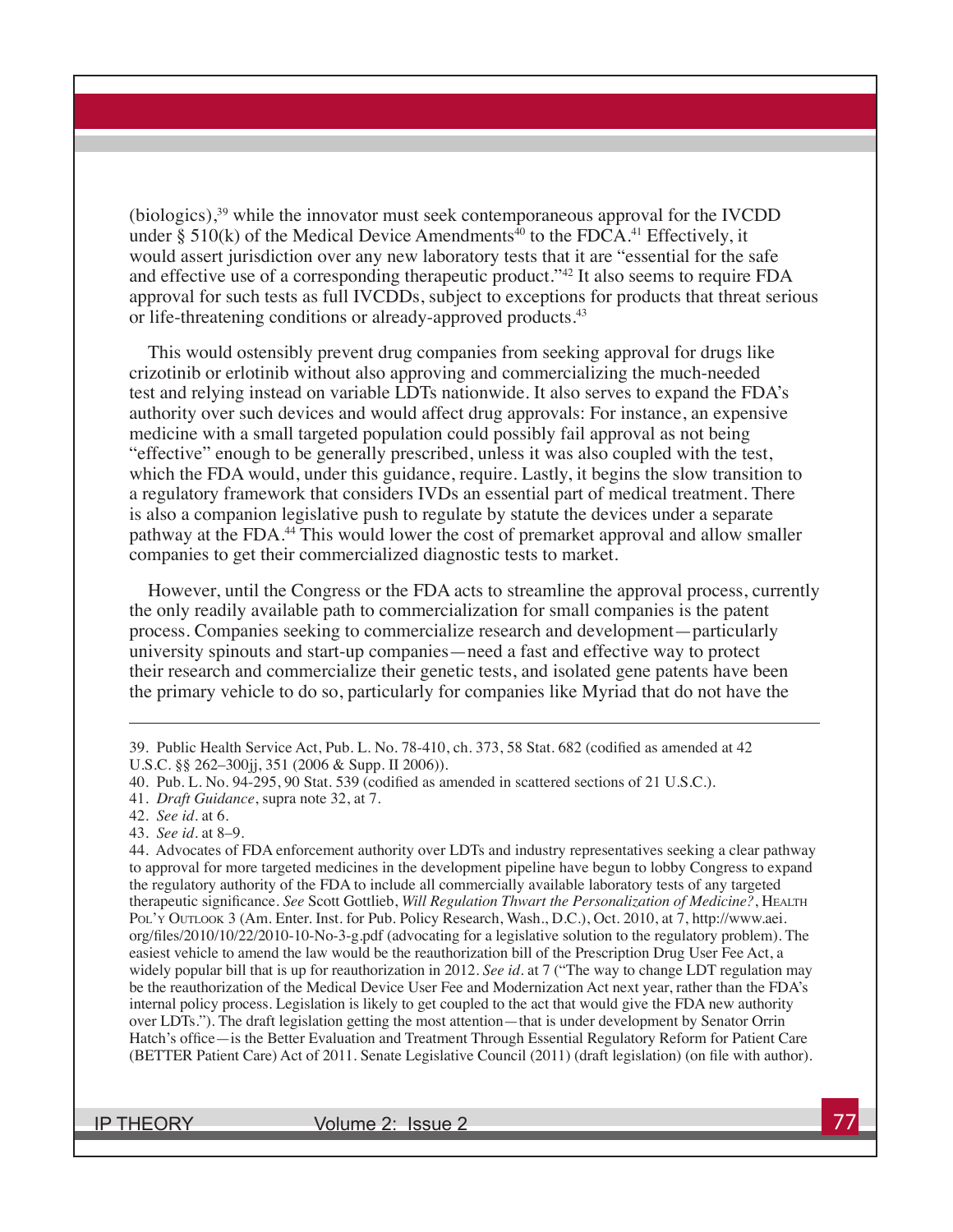resources of a Pfizer or an Abbott Labs to undergo the expensive and time-consuming FDA approval process (as it now stands). Thus, the importance of the *USPTO v. AMP* decision for that industry cannot be overstated: In this context, it is an all-or-nothing affair. These companies need these patents to survive and continue to innovate, unless and until Congress or the FDA reform to the point where these products can be approved cheaply.

#### *C. Myriad Possible Interpretations*

The instant cases, *Myriad I & II*, pit concerned doctors and women's health groups against the company that isolated the gene and developed and patented the genetic test.45 They rest largely on two very distinct ways of seeing the science behind isolating the human genome. The first could be called the "informational" view, and is the argument that won the day in the lower court—that the human genome represents information and sequences that occur naturally, and thus cannot be patented. The second can be called the "chemical" or "mechanical" view, and it posits that the isolated molecules—which have been chemically cleaved, separated, and do not occur in this chemically differing state in nature—are "markedly different" under the *Chakrabarty* test and have distinct utility (as primers and test pieces).<sup>46</sup>

### **III. The Federal Circuit's Split Decision**

The Attorney General's office argued for the former in this case, positing a "magic microscope" test in oral argument, where if one were to magnify the human genome, one could see the sequence as claimed in the patent.<sup>47</sup>

In the majority opinion, Judge Lourie flatly rejected that test,<sup>48</sup> and adopted the "chemical" view outlined above.49 The majority found that the chemical cleaving of the bonds that connect all human genomes produced a markedly different chemical structure than the one found in nature, and thus the resulting invention was patentable.<sup>50</sup> Arguing against the dissent, the majority clearly found the informational view lacking, making a clear distinction between claims over structure and claims over function.51 Further, the

<sup>45.</sup> Ass'n for Molecular Pathology v. U.S. Patent and Trademark Office (*Myriad I*), 653 F.3d 1329, 1329 (Fed. Cir. 2011).

<sup>46.</sup> Diamond v. Chakrabarty, 447 U.S. 303, 310 (1980).

<sup>47.</sup> *See Myriad I*, 653 F.3d at 1350.

<sup>48.</sup> *Id.* at 1368–70 (stating the magic microscope test "has curb appeal" in its "child-like simplicity" but that ultimately it is not a "limited position" as the government asserted, and the government is "wrong"). 49. *Id.* at 1353 ("Visualization does not cleave and isolate the particular DNA; that is the act of human invention.").

<sup>50.</sup> *Id.* ("The government's microscope could focus in on a claimed portion of any complex molecule, rendering that claimed portion patent ineligible, even though that portion ever exists as a separate molecule in the body or anywhere else in nature, and may have an entirely different utility. That would discourage innovation."). 51. *Id.* ("We recognize that biologists may think of molecules in terms of their uses, but genes are in fact materials having a chemical nature and , as such, are best described in patents by their structures rather than their functions.").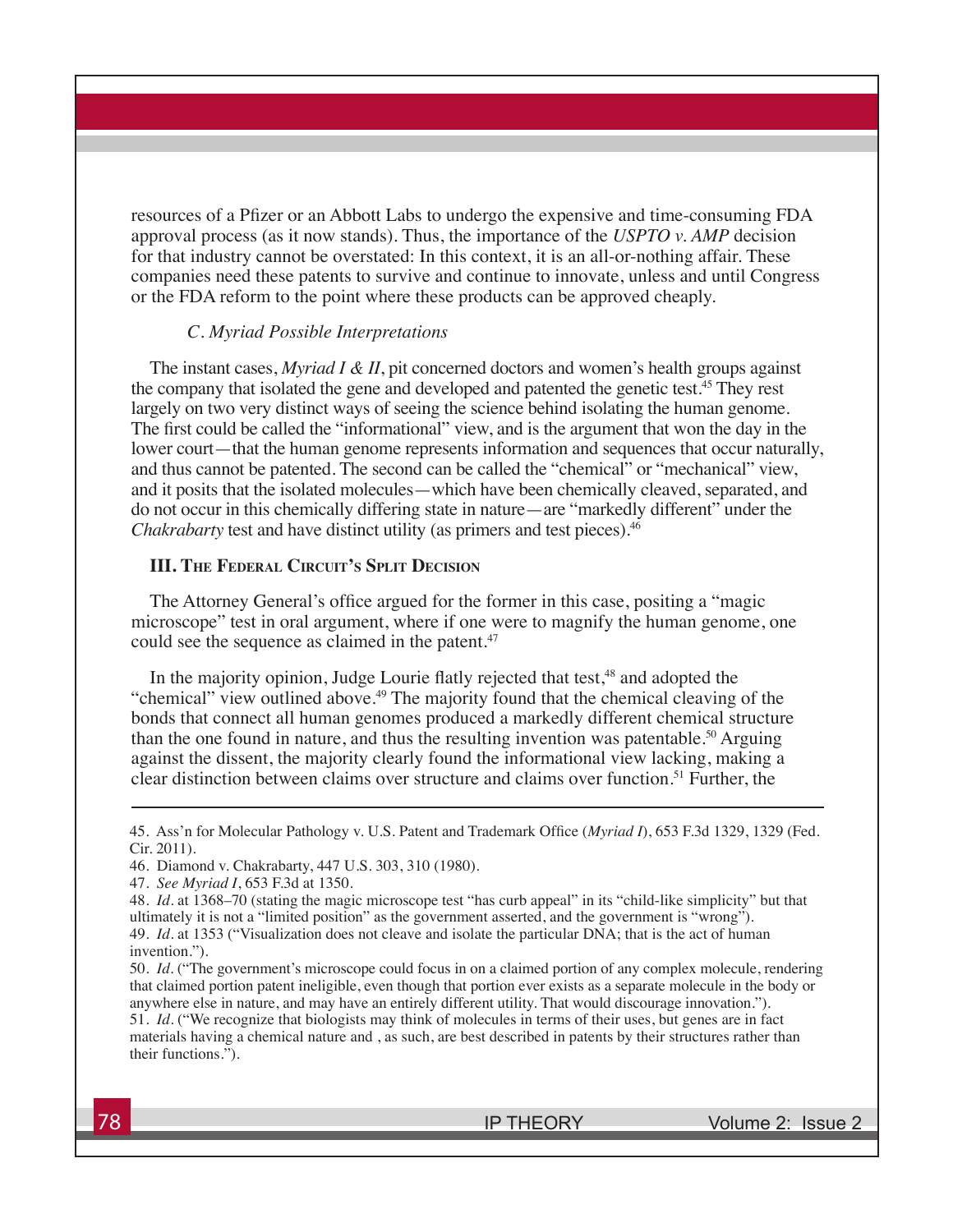majority stressed the "utility" of the invention, and the "markedly different" or "distinctive" characteristics.52

In a remarkably well-written concurring opinion, Judge Moore said that, at least with regards to a certain set of broad claims, it was a much closer question, but that the economic reliance interests and the long-settled expectations of the biotechnology industry tipped the scales in favor of allowing patentability on isolated genes (as the USPTO and the Federal Circuit always have).<sup>53</sup>

This is a pragmatic argument that takes into account the large number of property rights that the Court would be strip from inventors and former applicants, many of whom have been relying on their isolated gene patents for decades. Yet the bulk of both opinions rest on the hard science—the chemistry of chemical bonds—complete with charts and diagrams, and resists devolving into sentimental policy judgments. At the end of the day, § 101 is not the avenue to invalidate these patents; Congress is.

In one of the more memorable lines of the case, the majority seemed to rebuke the lower court's lengthy opinion, urging deference to Congress and endorsing judicial minimalism: "[C]ourts decide cases, they do not draft legal treatises."54

#### **IV. Prometheus-Bound**

Then beneath the earth those hidden blessings for man, bronze, iron, silver and gold—who can claim to have discovered before me? No one, I am sure, who wants to speak to the purpose. In one short sentence understand it all: every art of mankind comes from Prometheus.

 $-$ Aeschylus (generally attributed)<sup>55</sup>

On March 20, 2012, the Supreme Court complicated matters when it unanimously held in *Prometheus* that a diagnostic method patent was invalid under § 101 because it "set forth

55. *Aeschylus, Prometheus Bound* (*Greek Tragedy in New Translations*) ll. 498–505 (James Scully & C. John Herington trans., University Oxford Press 1975) (c. 415 B.C.E.).

IP THEORY Volume 2: Issue 2

<sup>52.</sup> *Id.* at 1351 ("Applying this test to the isolated DNA in this case, we conclude that the challenged claims are drawn to patentable subject matter because the claims cover molecules that are markedly different—have a distinctive chemical identity and nature—from molecules that exist in nature.").

<sup>53.</sup> *Id.* at 1367–73 (Moore, J., concurring-in-part). I argued this back in November 2010:

Because it will fuel scientific progress, give a reasonable financial incentive to companies interested in genomics, and lead to further research in this rapidly expanding field, not to mention the fact that it is consistent with prevailing Federal Circuit precedent, the court should overturn this dangerous ruling. The government should not support the ruling, which in effect would invalidate over 2,000 genomic patents. Jonathan Stroud, *The Government is Wrong: The Case for Human Gene Patents and the Genomics Revolution*, Intell. Prop. Brief (Nov. 2, 2010, 10:30 AM) http://www.ipbrief. net/2010/11/02/the-government-is-wrong-the-case-for-human-gene-patents-and-the-genomics-revolution/. 54. *Myriad I*, 653 F.3d at 1354 (majority opinion).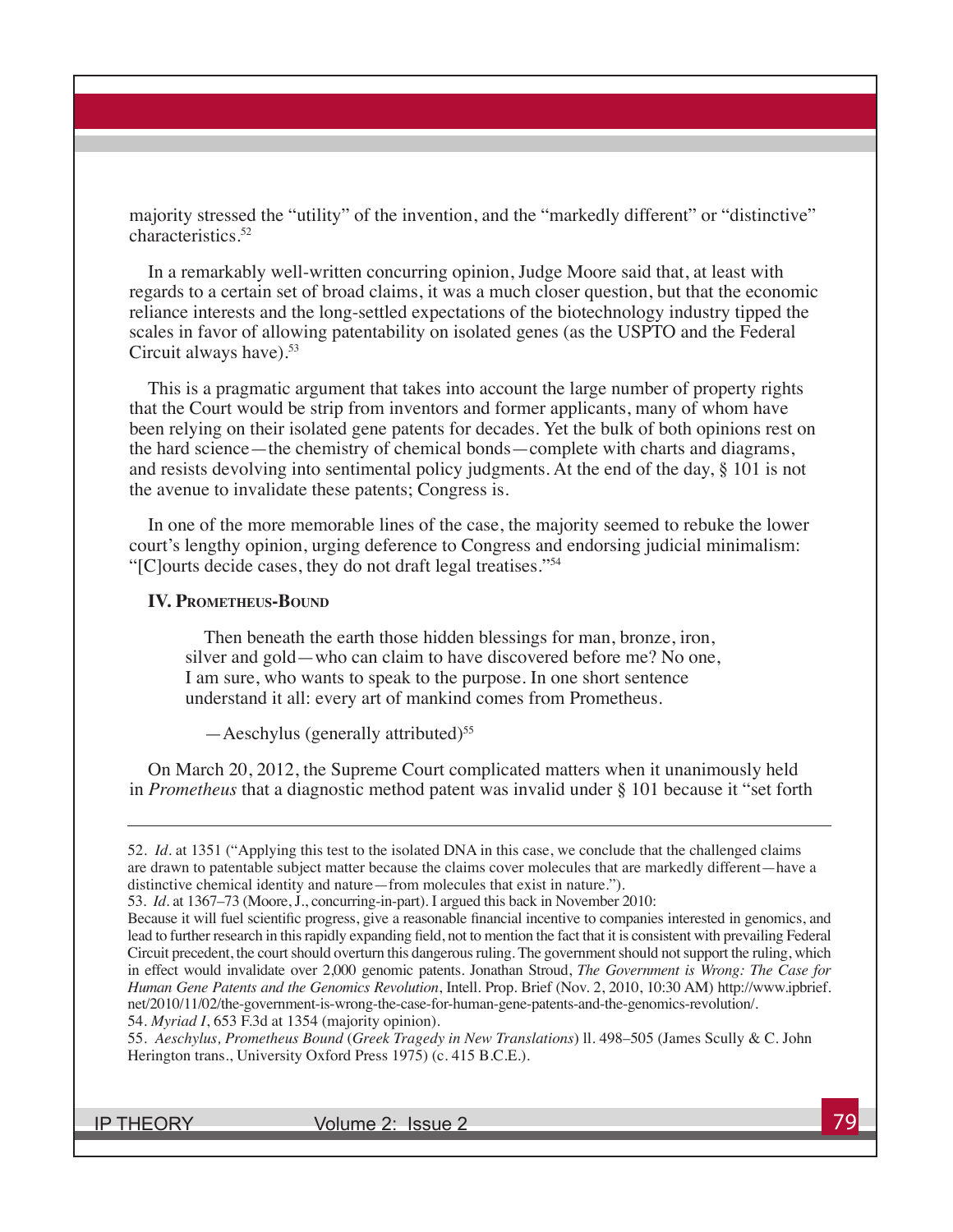laws of nature"—relationships between blood-borne metabolites and the appropriate dosage of a dangerous drug—rather than a patentable diagnostic process.56 It held that diagnostic patents that *apply* so-called natural laws using known processes are invalid, and it held that the underlying mathematical relationship between metabolite levels of the blood and the drug thiopurine was an immutable law of nature.57

Thus, the Supreme Court endorsed a "law-of-nature-plus-obviousness" methodology for analyzing unpatentable subject matter under § 101, whereby any mathematical equation or natural relationship that is applied using an already-known methodology is invalid under § 101.58

The Court noted that many argued in the case that "a principle of law denying patent coverage here will interfere significantly with the ability of medical researchers to make valuable discoveries, particularly in the area of diagnostic research,"59 but found equally compelling the counter-argument brought by, among others, the Association for Molecular Pathology, the petitioner in *Myriad I & II*.<sup>60</sup> They argued that if patent protection is allowed over the body's natural response to drugs, then "the result will be a vast thicket of exclusive rights over the use of critical scientific data that must remain widely available if physicians are to provide sound medical care."61

Justice Breyer was seemingly nervous about ruling in such a way as to protect the medical diagnostic industry that might have produced unforeseen results in other fields of technology,62 for instance, in internet patents. Frustratingly, the Court sidestepped the issue, stating, "we must recognize the role of Congress in crafting more finely tailored rules where necessary" and "we need not determine here whether, from a policy perspective, increased protection from discoveries of diagnostic laws of nature is desirable."63 Indeed, the Court chose not to address the issue at all, much to the chagrin of the Author and the entire diagnostic testing community.

Thus, it is an open question whether human genomic sequences might rise to the level of natural laws isolated via a known means of isolation, or whether the Federal Circuit may hold that the isolation of specific genes is a non-obvious means of harnessing and testing for the gene and uphold *Myriad II* based on the analysis put forth in *Prometheus*.

56. Mayo Collaborative Servs. v. Prometheus Labs., Inc., No. 10–1150, at \*8 (Mar. 20, 2012) (slip op.), *available at* http://www.supremecourt.gov/opinions/11pdf/10-1150.pdf.

<sup>57.</sup> *Id.* 

<sup>58.</sup> *Id.*; *accord* Crouch, *supra* note 9 (suggesting that the new test invalidates any natural process coupled with known elements).

<sup>59.</sup> *Prometheus*, No. 10–1150, at \*23.

<sup>60.</sup> *Id.* 

<sup>61.</sup> *Id.* (quotation and citation omitted).

<sup>62.</sup> *Id.* at \*24 ("In consequence, we must hesitate before departing from established general legal rules lest a new protective rule that seems to suit the needs of one field produce unforeseen results in another."). 63. *Id.* (citation omitted).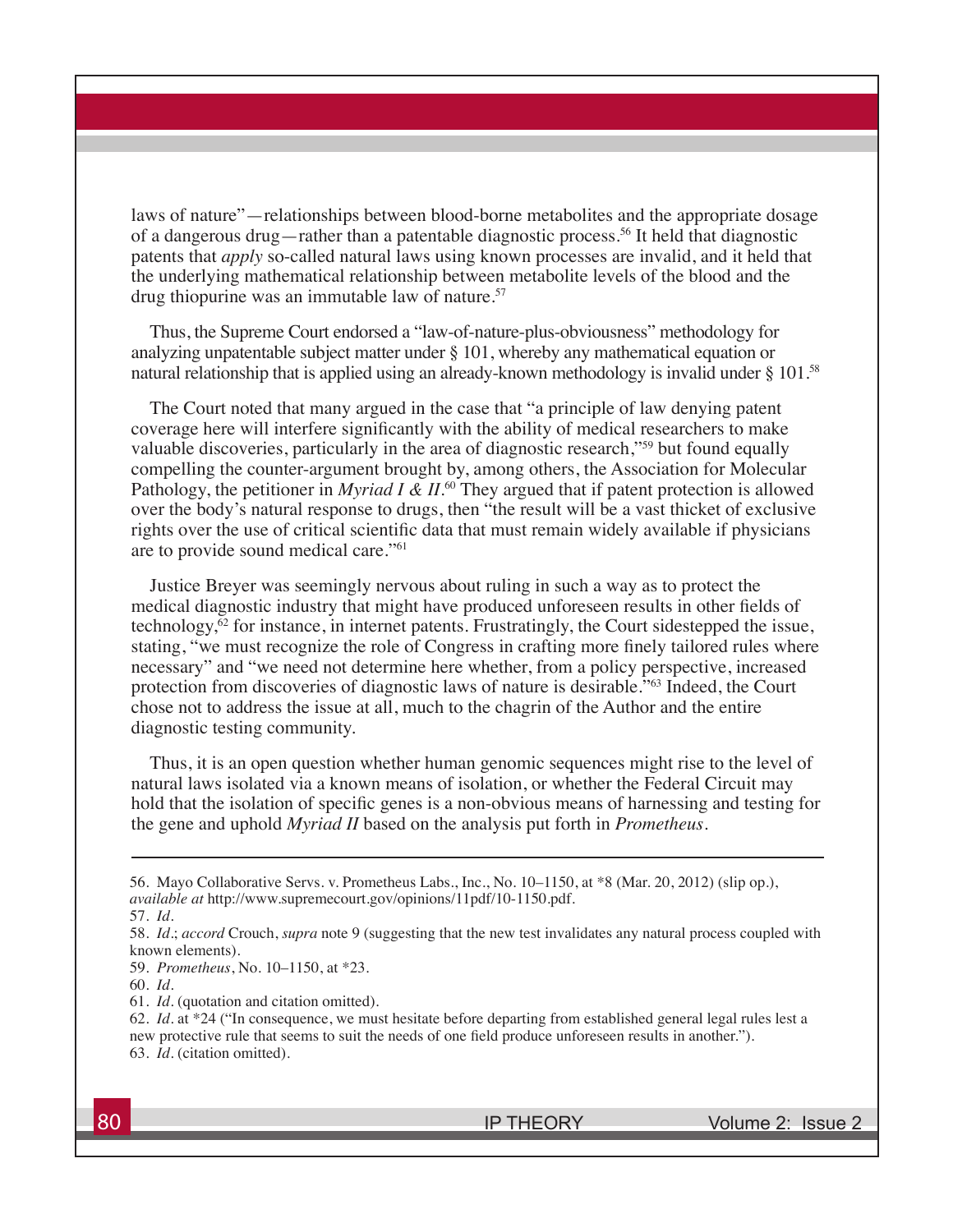#### **V. Inferences and Arguments**

The Federal Circuit's majority opinion in *Myriad I* argued persuasively, adopted the chemical view, and was the correct position; and Judge Moore's concurrence eloquently bolstered the Court's position. While both the majority and the concurring opinion weakened the dissent's reasoning, both make a persuasive case based on sound scientific and economic principles. The validity and strength of the ruling, however, has been cast into doubt by the binding precedent of *Prometheus.* Yet to understand the lingering doubts, the emotional resonance of the dissent, and the uncertainty cast on the case by the Supreme Court's GVR, one must look to the underlying issue in the case.

The unspoken view at the heart of the conflict, one that does not appeal to the scientist or even to legal reason but rather to baser emotions, is the basic "my body, my property" view. This view essentially conflates the genetic information that is common to most human beings—and hence the potential unlocked when its sequence is discovered—with a person's own individual DNA. The logic is simple—the DNA is mine. No one else can own it. It conjures up images of human organ trafficking and reminds us of dystopian science fiction plotlines about commoditized body parts, and it ostensibly raises issues about personal privacy and bodily autonomy. Like the magic microscope test or the dissent's leaf test, it has "curb appeal" and "a childlike simplicity,"<sup>64</sup> but it ultimately oversimplifies and perhaps misunderstands the issues in the case in a play to emotions.

It would be intellectually disingenuous to say that the true issue is over personal autonomy. The problem is that Myriad did not seek to buy or sell any individual's particular genome, or genetic material, or even to prevent them from analyzing it—they sought to exclude others from making or using only the test for analyzing it that they innovated. Beyond the emotional appeal, we must understand the pragmatic effects of such a limited ruling. Without allowing such patents to stand, the court would doom the nascent personalized medicine movement that has given us erlotinib and crizotinib, and it would render targeted care more difficult to innovate and thus provide. Complex companion tests, IVCDDs, and LDTs, would not be commercially viable at all without such patent protection and a strong FDA approval pipeline, and companies would be forced to abandon promising treatments to seek greener pasteurizations, so to speak.

The true underlying issue we must keep in mind is not the existence of the test Myriad developed—it is the cost. All agree that the test itself is highly beneficial and may save lives; why else would so many people and groups be interested in the test in the first place? The question is whether the patent system is the appropriate vehicle for protecting genetic diagnostic testing.

In response, you do not throw the baby out with the bathwater. One may not always like the cost of prescription medicines, but sick patients are still better off when beneficial drugs

64. *See supra* note 48 and accompanying text.

IP THEORY Volume 2: Issue 2 81